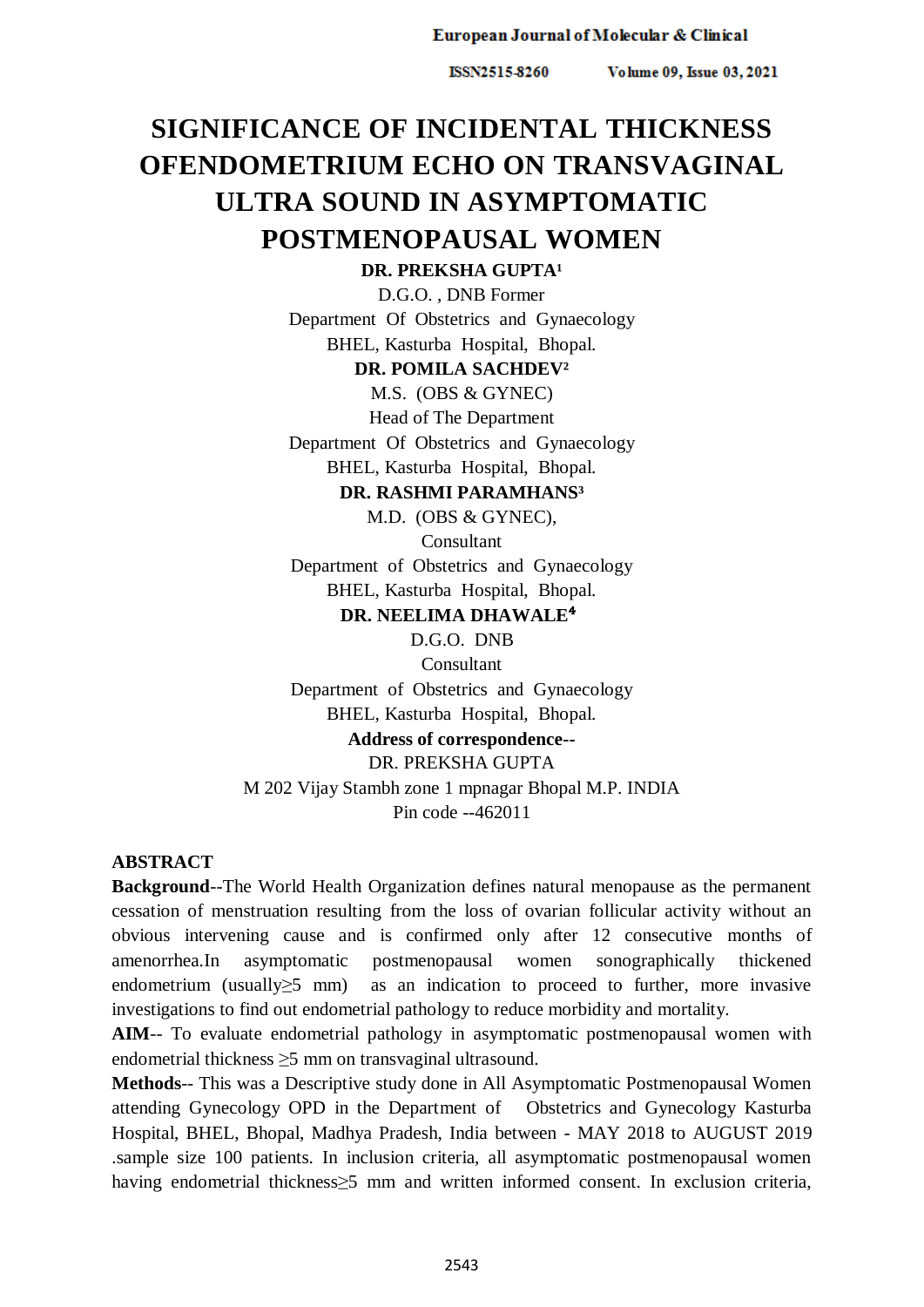ISSN2515-8260 Volume 09, Issue 03, 2021

women with abnormal pap smear report grossly abnormal cervix and diagnosed genital tract malignancy, bleeding diathesis, and cardiac diseases.

**Result**--Out of 100 patients on which transvaginal sonography was performed Majority of the patients had endometrium thickness (mm) of 9 mm (23%) followed by 8 mm (22%) and 10 mm (14%). There were further taken hysteroscopy guided biopsy which shows 2% of women ca endometrium diagnosed and 19 % of the women endometrial polyp was diagnosed, 16% had endometrial hyperplasia without atypia and 1% patients had endometrial hyperplasia with atypia.

**Conclusion**-- The risk of cancer is high if the endometrium is thick ( $>8$ mm) in asymptomatic postmenopausal women. The results of our study highlight the need for routine use of transvaginal ultrasound as a screening test for endometrial cancer. We should consider though the rising incidence of endometrial cancer, and the requirement for more and larger prospective trials with surrogate criteria for the thickened endometrial stripe in postmenopausal women in TVS for both symptomatic and asymptomatic postmenopausal women.

**Keywords--**Asymptomatic postmenopausal women, Thickened endometrium, Transvaginal ultrasound, endometrial pathology, Hysteroscopy guided biopsy.

## **Introduction**

The World Health Organization defines natural menopause as the permanent cessation of menstruation resulting from the loss of ovarian follicular activity without an obvious intervening cause and is confirmed only after 12 consecutive months of amenorrhea.  $1$ 

In general, natural menopause occurs between 45 and 55 years of age. In India, the range of mean age at menopause reported in different studies appears to be rather young, between 41.9 and 49.4. <sup>2</sup>

menopause, according to the Indian National Family Health Survey (NFHS-3)<sup>3</sup> carried out during 2005-2006, about 18percent of currently married women in the age group of 30-49 yr. had reached menopause; a very similar finding of 17.7 percent was reported in an earlier survey round (NFHS-2, 1998-99).<sup>4</sup> Previous research using NFHS-2 data showed significant influences of educational attainment, the standard of living, number of children, age at first and last birth, use of contraception, body mass index, and anemia.  $5A$ symptomatic endometrial thickening is defined as endometrium >5mm thick on ultrasonographic examination in postmenopausal women who have no complaints of bleeding. This condition presents a clinical-management dilemma and is a frequent reason for referral by family physicians, often after routine ultrasonographic examinations undertaken for non-gynecologic reasons. <sup>6</sup>In 2009, the American College of Obstetricians and Gynecologists stated that there was no evidence to recommend routine investigation for asymptomatic endometrial thickening.<sup>7</sup> Transvaginal ultrasonography is routinely performed as part of a pelvic sonogram in postmenopausal women, and images of the endometrium, including a measurement of the endometrial thickness (ET), are frequently obtained. A sonographically thickened endometrium (usually  $>$  or equal 5 mm) is an indication to proceed to further, more invasive investigations to find out endometrial pathology to reduce morbidity and mortality. In women without vaginal bleeding, the threshold separating normal from abnormally thickened endometrium is not known.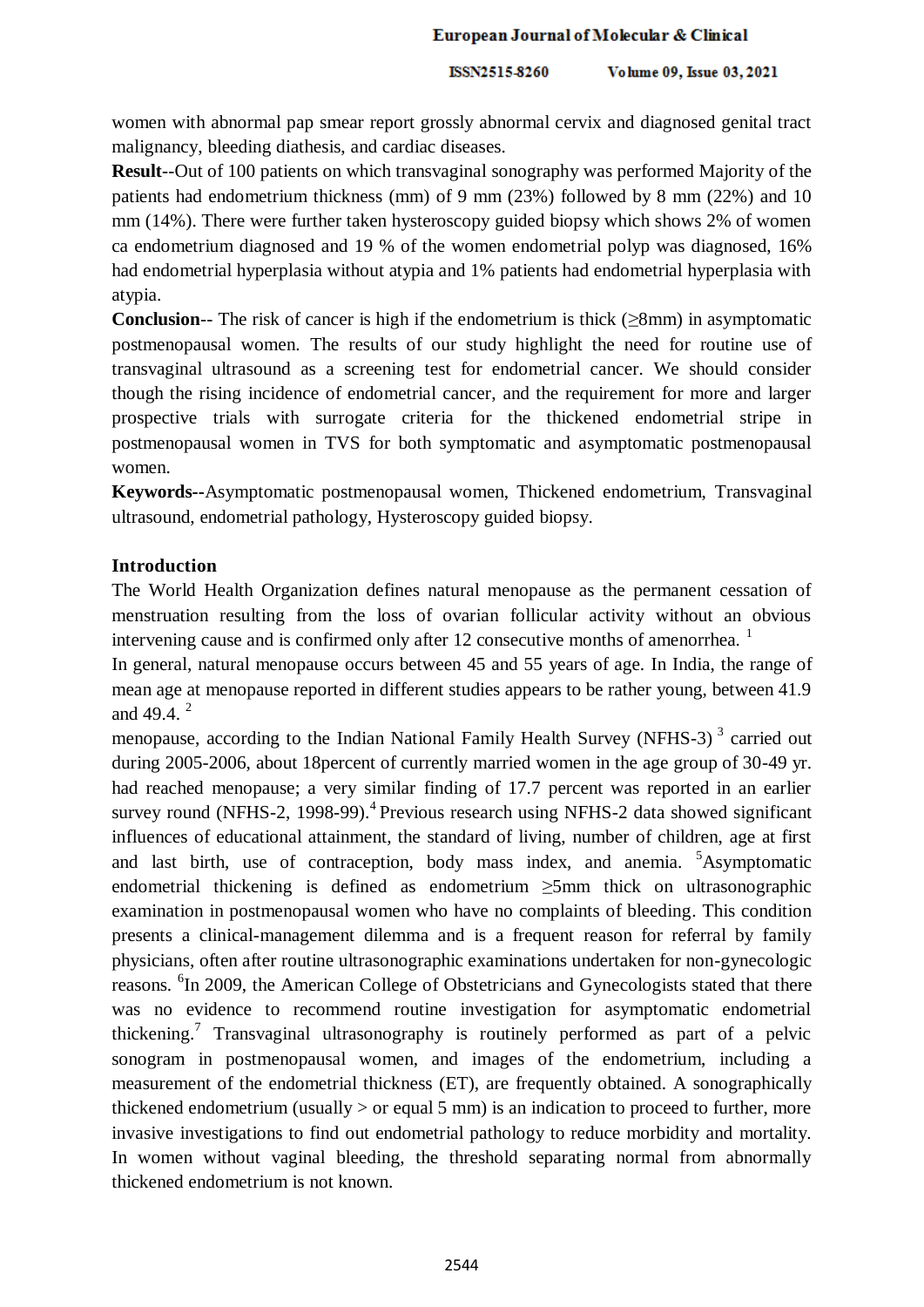ISSN2515-8260 Volume 09, Issue 03, 2021

In the present study we tried to evaluate endometrial pathology in asymptomatic postmenopausal women with endometrial thickness ≥5mm on transvaginal ultrasound.

# **Materials and Methods**

This was a Descriptive study done in All Asymptomatic Postmenopausal Women attending Gynecology OPD in Department of Obstetrics and Gynecology Kasturba Hospital, BHEL, Bhopal, Madhya Pradesh, India between - MAY 2018 to AUGUST 2019

# **Sample size**: 100

# **Inclusion Criteria:**

-Women who reported at least 12 months of amenorrhea after the age of 40 yrs provided that the amenorrhea was not explained by medication or disease.

-All asymptomatic postmenopausal women have endometrial thickness ≥5mm.

-Patient giving written informed consent.

# **Exclusion Criteria:**

-Women with bleeding diathesis and cardiac diseases.

-Women with abnormal Pap Smear report / grossly abnormal cervix.

-Women with diagnosed genital tract malignancy.

**Intervention**: transvaginal sonography; The measurement of the endometrium is made at its maximal thickness on a midline sagittal image of the uterus obtained by transvaginal ultrasound. It is a bilayer measurement combining the width of both the anterior and the posterior layers of the endometrium.

**Method of collection of data:** All Postmenopausal Women whether symptomatic or asymptomatic who fulfill the inclusion and exclusion criteria and were willing to participate in the study were selected based on purposive sampling.

A detailed history was taken. Systemic examination and routine Pap smear weredone. Informed & written consent of all cases for routine transvaginal sonogram was taken after explaining the procedure.

All patients have initially undergone a transvaginal sonogram.

Patients with endometrial thickness ≥5mmwere subjected to a pap smear and diagnostic hysteroscopy-directed biopsy.

Statistical Analysis: All the data analysis was performed with the help of IBM SPSS ver. 20 software. Frequency distribution was performed to prepare the tables. Quantitative data were expressed as mean and standard deviation whereas categorical data were expressed as a percentage.

# **Results**

The majority of the patients in the study were in the age group of 56-60 years (39 %) followed by 61-65year (24%) and 66 -70 years (17 %).acording to class patients in the study belong to Upper Middle Class (52%) followed by Middle Class (36%) and Upper Class (12%) socio-economic status.

| Age group | Frequency | percentage |
|-----------|-----------|------------|
| $45 - 50$ |           |            |
| $51 - 55$ |           | I 4.U      |
| 56-60     | 39        | 39.0       |
| $61 - 65$ |           | 24.0       |

|  | Table 1: Age distribution of patients |  |
|--|---------------------------------------|--|
|--|---------------------------------------|--|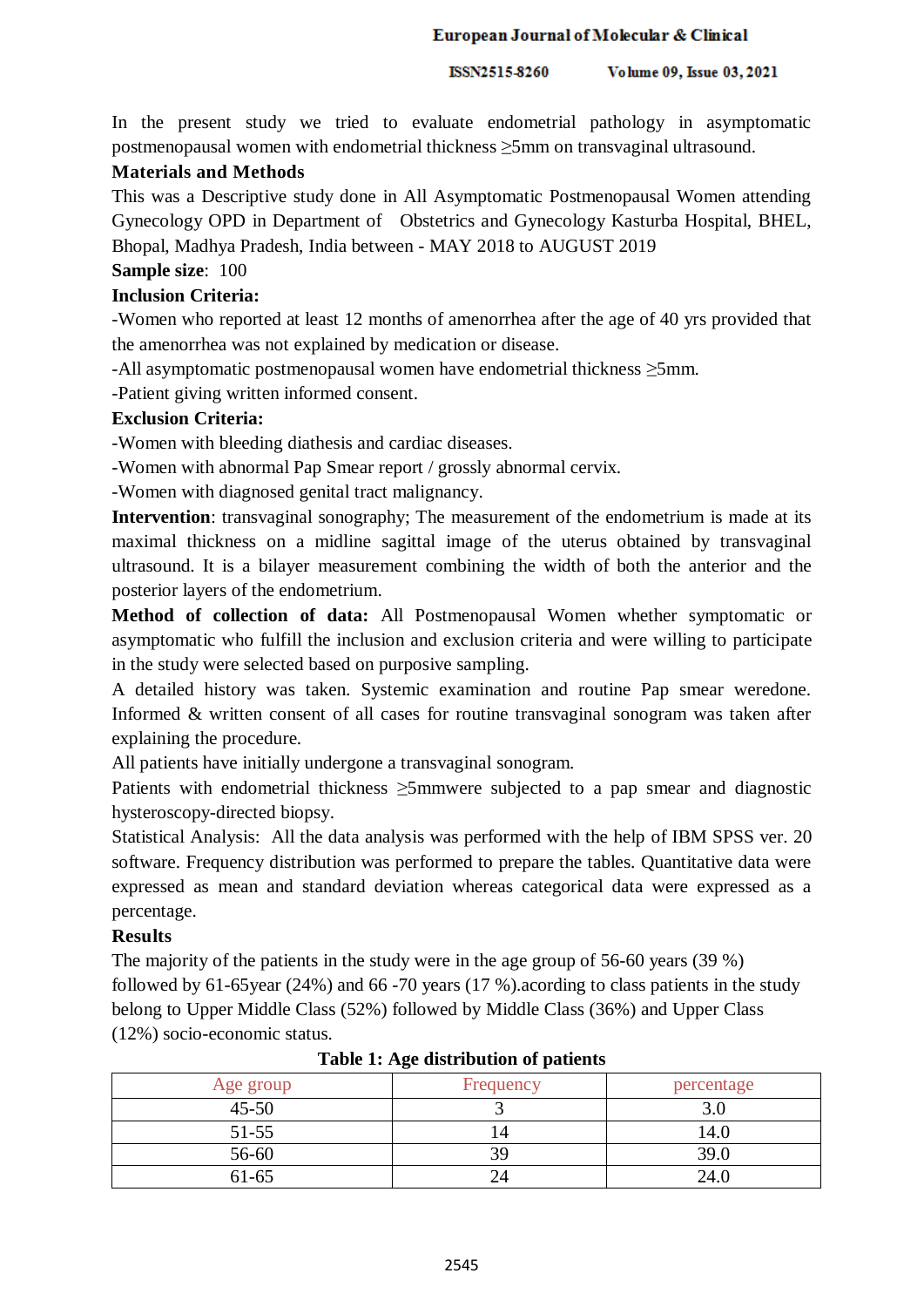ISSN2515-8260 Volume 09, Issue 03, 2021

| 66-70 | 1 m | 170   |
|-------|-----|-------|
| 71-75 | ັ   | J.U   |
| Total | 100 | 100.0 |

# **Table 2: Distribution of Socioeconomic Status (SES) of patients**

| <b>SES</b>                | Frequency | Percentage |
|---------------------------|-----------|------------|
| <b>Upper Class</b>        |           | 12.0       |
| <b>Upper Middle Class</b> |           | 52.0       |
| <b>Middle Class</b>       |           | 36.0       |
| Total                     | 100       | 100.0      |

in our study, the Majority of the patients according to Age of Menarche (AOM) belong to 14 AOM (58%) followed by 13 AOM (20%) and 15 AOM (10%). according to the duration of menopause maximum number of patients was in  $11 - 15$  years (38 %) followed by  $6 - 10$ years (27%) and 16 - 20 years (21 %). The majority of the women had an obstetric score of P2L2 (45%) followed by P3L3 (27%)

| <b>AOM</b> | Frequency | Percent |
|------------|-----------|---------|
| 12         |           | 6.0     |
| 12         | 20        | 20.0    |
| 14         | 58        | 58.0    |
|            | 10        | 10.0    |
| 16         |           | 6.0     |
| Total      | 100       | 100.0   |
|            |           |         |

**Table 3: Distribution according to Age of Menarche (AOM)**

## **Table 4: Distribution according to the duration of Menopause in years**

| duration of Menopause in years | Frequency | percentage |
|--------------------------------|-----------|------------|
| $1-5$ year                     | υ         | 6.0        |
| $6-10$ year                    | 27        | 27.0       |
| $11-15$ year                   | 38        | 38.0       |
| $16-20$ year                   |           | 21.0       |
| $21-25$ year                   | О         | 8.0        |
| Total                          | 100       | 100.0      |

|  |  |  |  | Table 5: Distribution according to obstetric score |
|--|--|--|--|----------------------------------------------------|
|--|--|--|--|----------------------------------------------------|

| Obstetric score               | Frequency | percentage |
|-------------------------------|-----------|------------|
| P <sub>1</sub> L <sub>1</sub> |           | 2.0        |
| P <sub>2</sub> L <sub>2</sub> | 45        | 45.0       |
| P3L3                          | 27        | 27.0       |
| P <sub>4L3</sub>              |           | 3.0        |
| P <sub>4</sub> L <sub>4</sub> | 17        | 17.0       |
| <b>P5L5</b>                   |           | 4.0        |
| P6L6                          |           | 2.0        |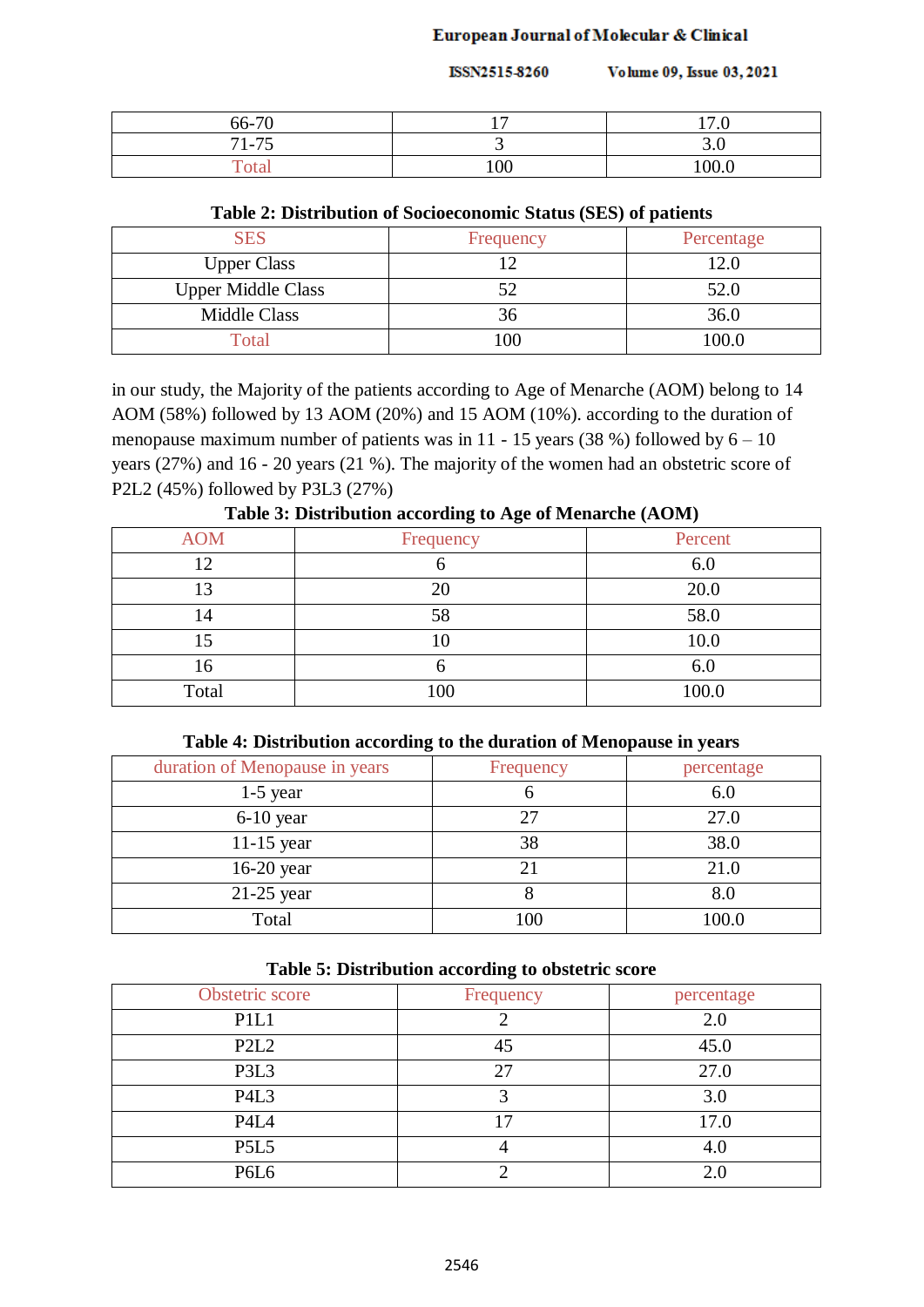| ISSN2515-8260 | Volume 09, Issue 03, 2021 |  |
|---------------|---------------------------|--|

| <u>т</u><br>`∩f√<br>I otal | ⌒╭<br>vv<br>$-$ | $\cap$<br>v.v |
|----------------------------|-----------------|---------------|

| <b>Endometrium Thickness (MM)</b> | Frequency      | Percent |
|-----------------------------------|----------------|---------|
| 6                                 | $\overline{7}$ | 7.0     |
| 7                                 | 13             | 13.0    |
| 8                                 | 22             | 22.0    |
| 9                                 | 23             | 23.0    |
| 10                                | 14             | 14.0    |
| 11                                | 10             | 10.0    |
| 12                                | 5              | 5.0     |
| 13                                | $\overline{2}$ | 2.0     |
| 14                                |                | 1.0     |
| 16                                | $\overline{2}$ | 2.0     |
| 17                                |                | 1.0     |
| Total                             | 100            | 100.0   |

#### **Table 6: Distribution according to Endometrium Thickness (MM)**

after performing transvaginal sonography we found that 23% of patients had an endometrium thickness of 9 mm followed by 8 mm (22%) and 10 mm (14%).

| ິ                                      |                |         |
|----------------------------------------|----------------|---------|
| <b>Histopathological Report</b>        | Frequency      | Percent |
| Atrophy                                | 28             | 28.0    |
| Proliferative Endometrium              | 20             | 20.0    |
| Polyp                                  | 19             | 19.0    |
| Endometrial Hyperplasia Without Atypia | 16             | 16.0    |
| <b>Insufficient Sampling</b>           | 10             | 10.0    |
| Unremarkable                           | 4              | 4.0     |
| Carcinoma Endometrium                  | $\overline{2}$ | 2.0     |
| Endometrial Hyperplasia with Atypia    |                | 1.0     |
| Total                                  | 100            | 100.0   |

# **Table 7: Distribution according to histopathological report**

in our study, we found that the maximum number of patients who have endometrial polyp which is 19%, 16% had endometrial hyperplasia without atypia, ca endometrium diagnosed in 2% of women and 1% of patients had endometrial hyperplasia with atypia.

## **Discussion**

In women with asymptomatic postmenopausal bleeding, the significance of TVS has been thoroughly studied. It is found that an endometrial measurement of 4 to 5mm or less has a negative predictive value for endometrial cancer of 99.4% or greater.<sup>7</sup>

In the present study, we found that the Majority of the patients were in the age group of 56- 60years (39 %) followed by 61-65years (24%) and 66 -70 years (17 %) and the majority of the patients belong to the upper-middle class (52%) followed by the middle class (36%) and upper class (12%) socio-economic status. Similar reports were depicted in the previous studies. 2, 8, 9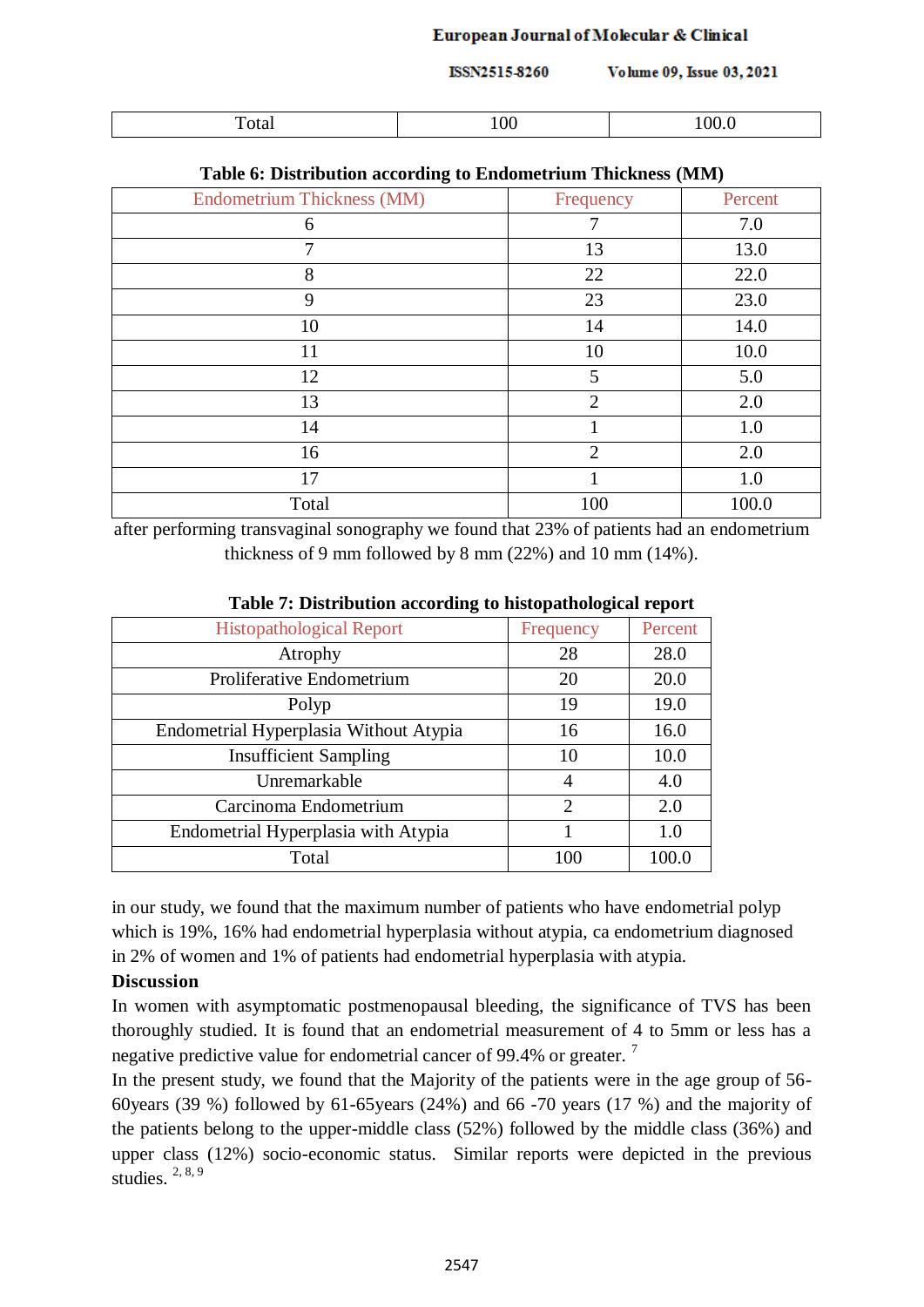ISSN2515-8260 Volume 09, Issue 03, 2021

Our study tried to find out the significance of incidental thickness of endometrium echo on transvaginal ultrasound. Endometrial cancer is usually associated with vaginal bleeding and the risk of cancer is very low in women without bleeding. <sup>10</sup> Nowadays, screening for endometrial cancer is only recommended in women with Lynch syndrome, whose lifetime endometrial cancer risk is  $40-60\%$ .  $^{11}$ 

Several investigators have advised that even an endometrial measurement, by less than 8mm, should prompt biopsy in asymptomatic women.  $12, 13$  This recommendation to biopsy a woman with an incidentally found endometrial measurement of 8mm does not take into account the low risk of endometrial cancer between women without vaginal bleeding.  $14,15$  In the present study we found that majority of the patients had an endometrium thickness of 9 mm (23%) followed by 8 mm (22%) and 10 mm (14%). That means 59% of the patients had endometrium thickness of  $\geq 8$  mm.

Intrauterine pathologies in postmenopausal women without symptoms are quite common up to  $13\%$  <sup>13</sup> and appear mostly as polyps. In these cases, no treatment is needed. In another study based on ultrasound screening of postmenopausal women without bleeding, a cut-off of 5mm had a positive predictive value of 1.4%, and for 10mm, the positive predictive value was 4.5% and the negative predictive value was 99.9% for both cut-offs. <sup>16</sup> Authors concluded that polyps of the endometrium are the most frequently encountered lesions in asymptomatic women. In line with that in the present study, we found that 19% of the women with an endometrial polyp.

When TVS is used as a screening test for cancer in postmenopausal women without vaginal bleeding, it is important to think of the low risk of cancer when deciding how to treat an incidental finding such as increased endometrial thickness, and it is not sensible to decide easily to perform unnecessary biopsies in such a high percentage of women.<sup>10, 17</sup> In a cohort study by Ribeiro et al. 2007, no cases of cancer or hyperplasia were detected with an ET  $\leq$ 8mm even if this was expanded to include symptomatic women with vaginal bleeding (n=457). However, in the present study, we found that 2% of women carcinoma endometrium, 16% had endometrial hyperplasia without atypia and 1% of patients had endometrial hyperplasia with atypia. Another retrospective study of 1750 women reported only 1 patient with an endometrial cancer diagnosis, with an endometrial measurement greater than 6mm, but it also had a diagnosis of cancer and 4 cases of atypia with an endometrial measurement less than 6mm. <sup>18</sup>

According to the Smith-Bindman et al. 2004, model of risk calculation, in a postmenopausal woman with vaginal bleeding, the risk of cancer is approximately 7.3% if her endometrium is thick ( $>5$ mm) and  $< 0.07\%$  if her endometrium is thin ( $< 5$ mm) and without vaginal bleeding. the risk of cancer is approximately  $6.7\%$  if the endometrium is thick  $(>11$ mm) in asymptomatic postmenopausal women and  $0.002\%$  if the endometrium is thin ( $\leq$ 11mm). A woman with known risk factors for endometrial cancer like diabetes, which increases the risk of endometrial cancer three-fold, or obesity, which increases the risk of cancer 10-fold, or the use of unopposed estrogen or tamoxifen, which increases the risk two-fold or age >70 years, will have a higher risk of cancer than one without such risk factors, even with the same endometrial thickness measurement.  $17$  In addition, till now we have to consider only endometrial thickness, and no other components of endometrial appearance such as homogeneity, nodularity, and Doppler flow characteristics. There are insufficient data on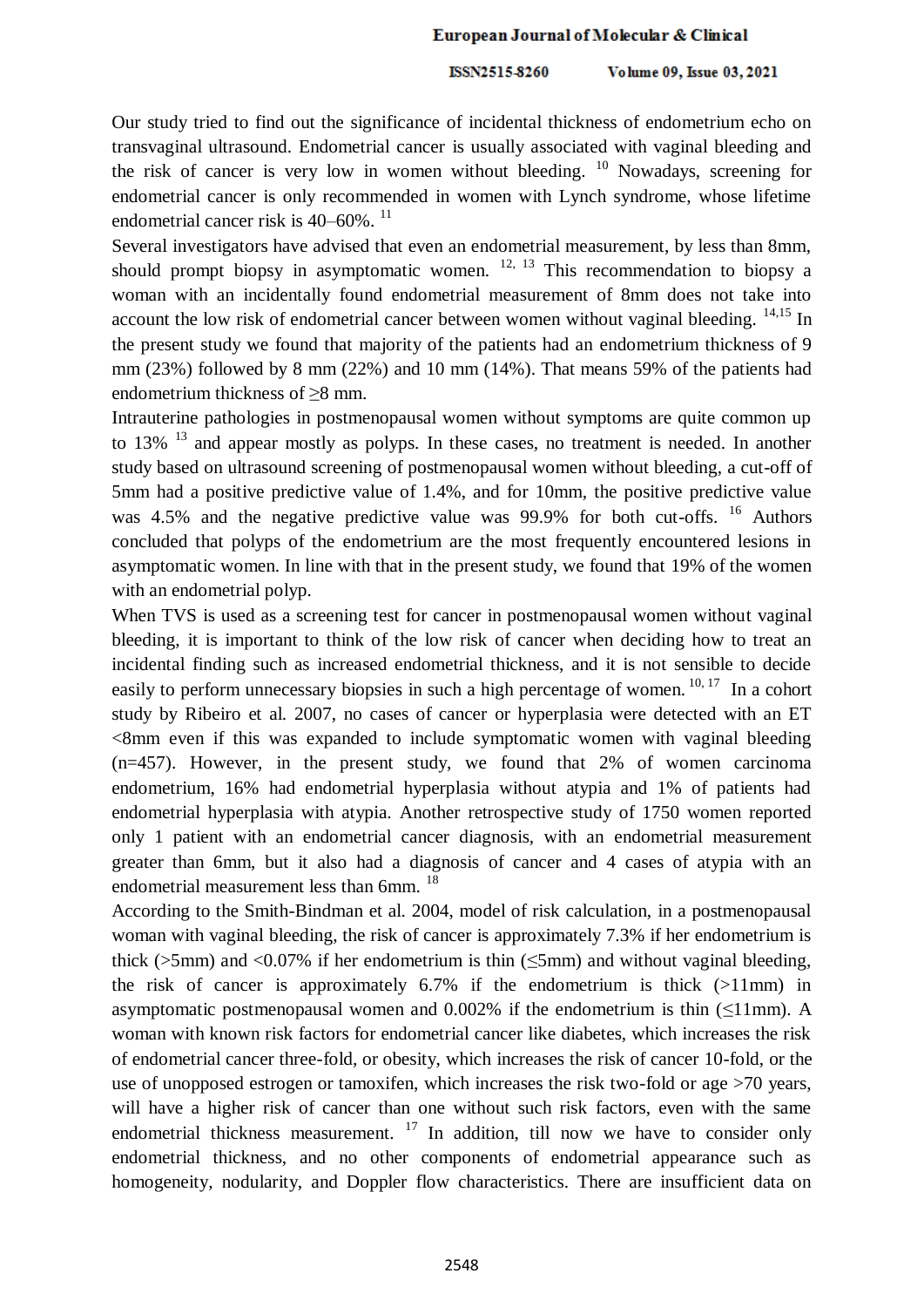ISSN2515-8260 Volume 09, Issue 03, 2021

these characteristics to determine how they should be used in screening for endometrial cancer. <sup>17</sup>Jacobs et al did a case-control study of 37 038 postmenopausal women who underwent Transvaginal sonography in the United Kingdom Collaborative Trial of Ovarian Cancer Screening (UKCTOCS) and reported that with an endometrial thickness cutoff of 5 mm, sensitivity was 80·5% and specificity was 85·7% for endometrial cancer. An increased cutoff of 10 mm or greater resulted in reduced sensitivity and increased specificity. The author concluded confirm the strong correlation between TVS findings and subsequent diagnosis of endometrial cancer. <sup>16</sup>

Menon et al did a prospective study on 100 patients to find out the correlation of endometrial thickness by TVS and compared it with the gold standard of histopathological examination (HPE) of the endometrium by fractional curettage (FC). Menon et al found that as per the receiver operating characteristic curve (ROC) analysis, an EMT of 10.8 mm had a high negative predictive value (99.1%) for malignancy with moderate specificity (62.79%) and high sensitivity (92.3%). The authors concluded that TVS can be easily performed and is less expensive and a useful diagnostic tool in the evaluation of PMB with a cut-off value of 10.8 mm EMT gives a high sensitivity (92.3%) and moderate specificity (62.79%). <sup>19</sup>

In our study we have tried by applying strict criteria of inclusion, to achieve the highest possible quality assessment of the evidence. The findings of this review, describe normative values for endometrial thickness, determine serious disease prevalence and estimate diagnostic accuracy at various TVS thresholds in the non-bleeding postmenopausal population.

The main limitation of our study is that although a significant number of asymptomatic postmenopausal women have been included in the review, because of the low prevalence of the disease in our study group, most of the studies had insufficient data with a wide range of sensitivity and specificity, thus making the estimate of the optimal threshold of endometrial thickness not possible.

It is more than obvious that the threshold of 4–5mm endometrial thickness, which is used in symptomatic postmenopausal women, may not be also used as so in postmenopausal women without bleeding as the risk of overtreatment is imminent. The results of our study don't justify the need for routine use of transvaginal ultrasound as a screening test for endometrial cancer as the incidence of this pathology is extremely low in the group of asymptomatic postmenopausal women. We should though consider the rising incidence of endometrial cancer, and the requirement for more and larger prospective trials with surrogate criteria for the thickened endometrial stripe in postmenopausal women in TVS for both symptomatic and asymptomatic women.

#### **Acknowledgments**

The authors would like to thank their hospital and department of obstetrics and gynecology who provided insight and expertise.

funding: no funding sources

conflict of interest: none declared

## **References**

1. Research on menopause in the 1990s. Geneva: WHO; 1996. World Health Organization.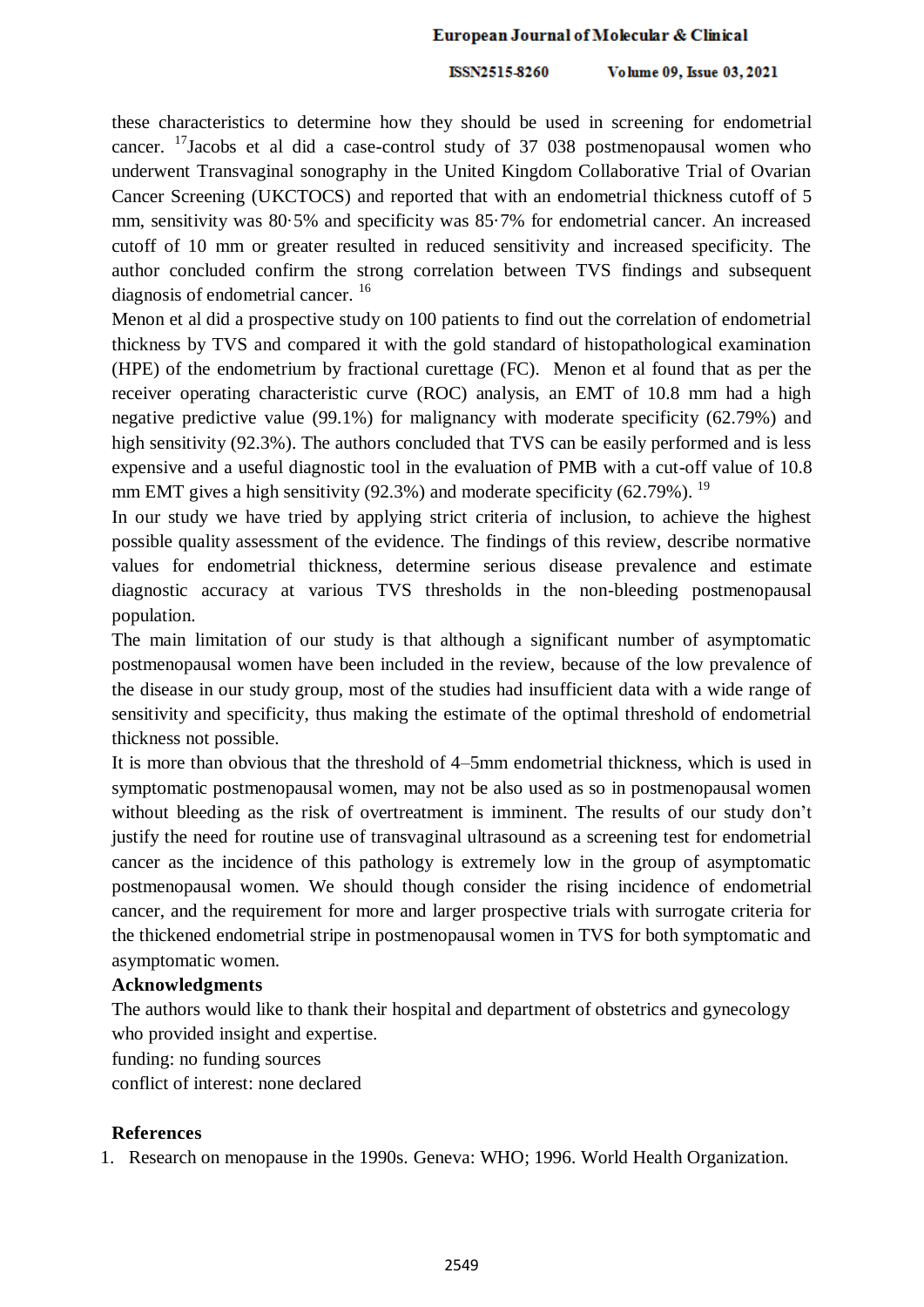- 2. Kriplani A, Banerjee K. An overview of the age of onset of menopause in Northern India. Maturitas. 2005; 52:199–204.
- 3. National Family Health Survey (NFHS-3), 2005-2006: India. I. Mumbai: IIPS; 2007. International Institute for Population Sciences (IIPS) and Macro International.
- 4. National Family Health Survey (NFHS-2), 1998-1999: India. Mumbai: IIPS; 2000. International Institute for Population Sciences (IIPS) and ORC Macro.
- 5. Population Projections for India and States 2001-2026. New Delhi: Government of India; 2006. Office of the Registrar General and Census Commissioner.
- 6. Gambacciani M, Monteleone P, Ciaponi M, Sacco A, Genazzani AR(2004) Clinical usefulness of endometrial screening by ultrasound in asymptomatic postmenopausal women. Maturitas 48: 4221-4224.
- 7. American College of Obstetricians and Gynecologists (2009) The role of transvaginal ultrasonography in the evaluation of postmenopausal bleeding. ACOG Committee Opinion No. 426. ObstetGynecol J 113:462-464.
- 8. Aaron R, Muliyil J, Abraham S. Medico-social dimensions of menopause: a crosssectional study from rural South India. Natl Med J India. 2002; 15:14–7.
- 9. Goldstein, Steven R. Significance of incidentally thick endometrial echo on transvaginal ultrasound in postmenopausal women. Menopause (New York, N.Y.). 18(4):434-6, APR 2011.
- 10. Breijer MC, Peeters JAH, Opmeer BC, Clark TJ, Verheijen RHM, Mol BWJ et al (2012). The capacity of endometrial thickness measurement to diagnose endometrial carcinoma in asymptomatic postmenopausal women: a systematic review and meta-analysis. Ultrasound in Obstetrics and Gynecology, 40, pp. 621–629.
- 11. Wang Y, Wang Y, Li J, Cragun J, Hatch K, Chambers S et al (2013). Lynch syndromerelated endometrial cancer: clinical significance beyond the endometrium. Journal of Hematology and Oncology, 6, pp. 22.
- 12. Disaia P and Creasman W (2002). Clinical Gynecologic Oncology (6th edn). Mosby-Year Book: St Louis, MO.
- 13. Dreisler E, Sorensen SS, Ibsen PH and Lose G (2009). Value of endometrial thickness measurement for diagnosing focal intrauterine pathology in women without abnormal uterine bleeding. Ultrasound in Obstetrics and Gynecology, 33, pp. 344–348.
- 14. Famuyide A, Breitkopf D, Hopkins M and Laughlin-Tommaso S (2014). Asymptomatic Thickened Endometrium in Postmenopausal Women: Malignancy Risk. Journal of Minimally Invasive Gynecology, 21(5), pp. 782-786.
- 15. Giannella L, K. Mfuta, T. Setti, F. Boselli, E. Bergamini, L.B. Ceram. Diagnostic accuracy of endometrial thickness for the detection of intrauterine pathologies and appropriateness of performed hysteroscopies among asymptomatic postmenopausal women. Eur J ObstetGynecol 2014.